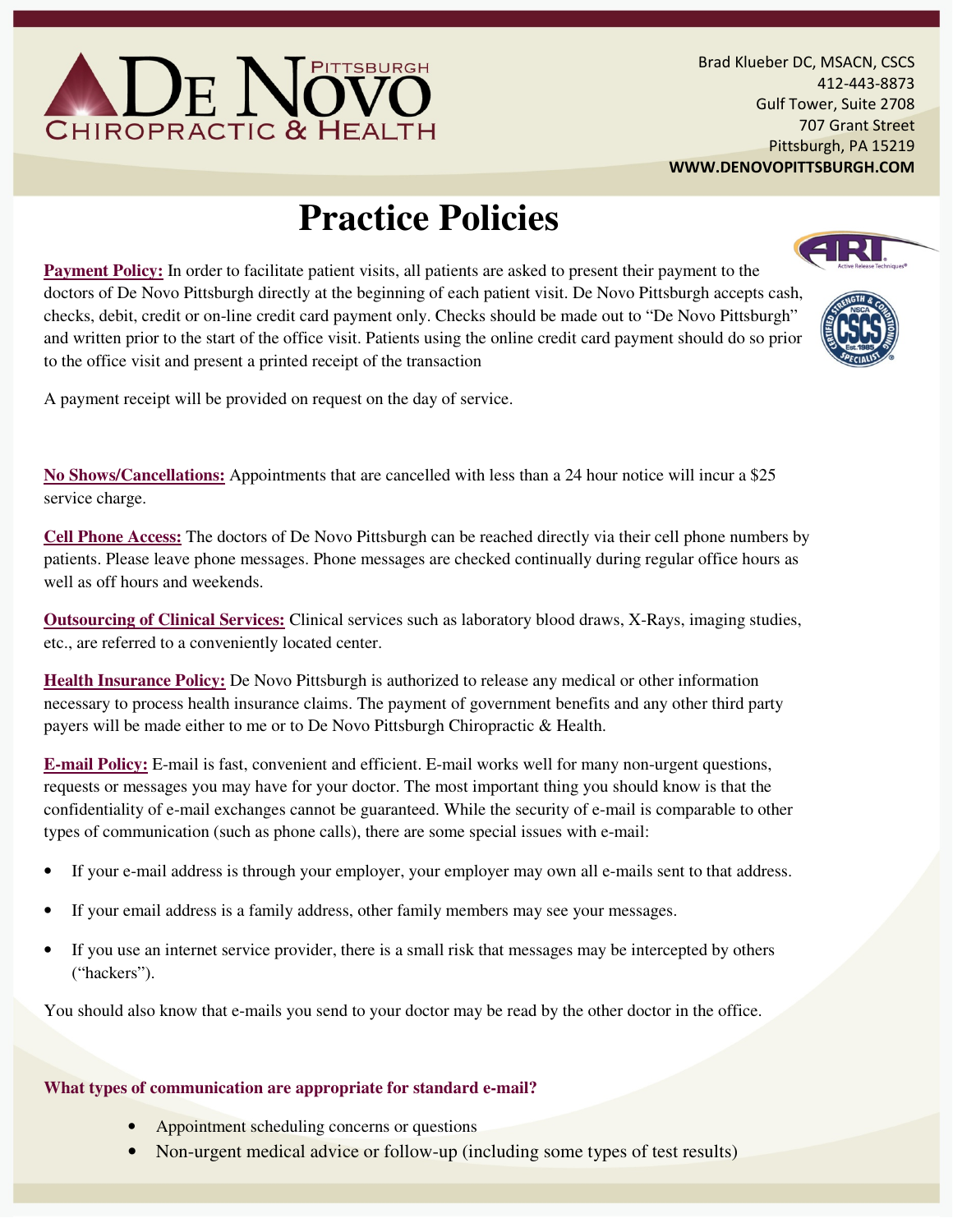# $\mathsf{D}\mathrm{E}$  ) **CHIROPRACTIC & HEALTH**

Prior to your New Patient Visit with the doctors of De Novo Pittsburgh, please download, print and sign the "Signature Page" document from the De Novo Pittsburgh website: www.denovopittsburgh.com. You will be asked to submit this page at your New Patient Visit. Please do not hesitate to contact the doctors of De Novo Pittsburgh by e-mail if you have any questions regarding the content of this document.

## **Please review the following "Notice of Privacy Practice for Protected Health Information"**

# **Notice of Privacy Practice for Protected Health Information**

# **This notice describes how medical information about you may be used and disclosed and how you can get access to this information. Please read this carefully.**

With your consent, the practice is permitted by federal privacy laws to make uses and disclosures of your health information for purposes of treatment, payment and health-care operations. Protected health information is the information we develop and obtain in providing our services to you. Such information may include documenting your symptoms, examination, test results, diagnoses, treatment, and applying for future care or treatment. It also includes billing documents for these services. De Novo Pittsburgh Chiropractic and Health may leave voice messages on the phone number(s) you provided regarding any of your medical or financial information.

# **Your Health Information Rights**

The health and billing records we maintain are the physical property of the practice. The information in it however belongs to you. You have a right to:

- Request a restriction on certain uses and disclosures of your health information by delivering the request in writing to the office. We are not required to grant the request but we will do our best to comply with any request granted.
- Request that you be allowed to inspect and copy your health and/or billing record you may exercise this right by delivering the request in writing to the office.
- Appeal a denial of access to your protected health information except in certain circumstances.
- Request that your healthcare record be amended to correct incomplete or incorrect information by delivering a written request to the office.
- File a statement of disagreement if your amendment is denied, and require that the request for amendment and any denial be attached in all full disclosures of your protected health information.
- Obtain an accounting of disclosures of your health information as required to be maintained by law by delivering a written request to the office. An accounting will not include internal uses of information for treatment, payment or operations, disclosures made to you or made at your request, or disclosures made to family members or friends in the course of providing care.
- Request that communication of your health information be made by alternative means or at an alternative location by delivering the request in writing to the office.
- Revoke authorizations that you made previously to use or disclose information except to the extent information or action has already been taken by delivering a written revocation to the office.

If you wish to exercise any of the above rights, please contact the doctors of De Novo Pittsburgh, in person or in writing during normal office hours.

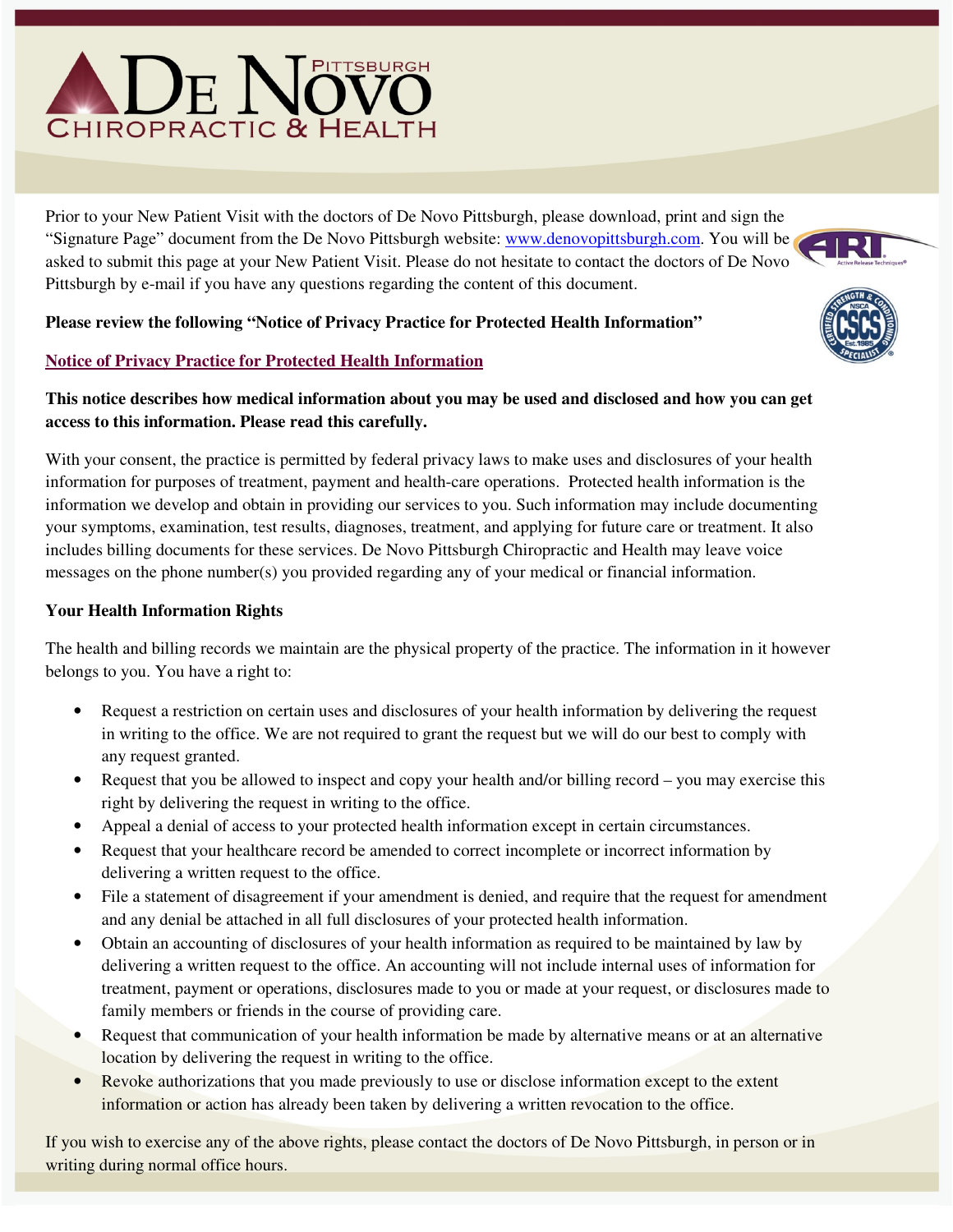# PITTSBURGH De N CHIROPRACTIC & HEALTH

## **Responsibilities of De Novo Pittsburgh Chiropractic & Health**

The practice is required to:

- Maintain the privacy of your health information as required by law.
- Provide you with a notice of our duties and privacy practices as to the information we collect and maintain about you.
- Abide by the term of this notice.
- Accommodate your reasonable requests regarding methods to communicate health information with you.

De Novo Pittsburgh reserves the right to amend, change, or eliminate provisions in its privacy practice and access practices and to enact new provisions regarding the protected health information maintained here. If the information practices change, this notice will be amended. You are entitled to receive copy of this notice by calling and requesting a copy our "Notice" or by visiting the office and picking up a copy.

#### **To Request Information or File a Complaint**

If you have questions, would like additional information, or want to report a problem regarding the handling of your information, you may contact the doctors of De Novo Pittsburgh. Additionally if you your privacy rights have been violated, you may file a written complaint at the office by delivering the written complaint to the doctors of De Novo Pittsburgh. You may also file complaint by mailing it or e-mailing it to the Secretary of Health and Human Services whose street address and e-mail address is 200 Independence Ave, SW, Washington, DC 20201 and HHS.mail@HHS.gov. We cannot, and will not, require you to waive the right to file a complaint with the Secretary of Health and Human Services (HHS) as a condition of receiving treatment from the practice. We cannot, and will not, retaliate against you for filing a complaint with the Secretary.

#### **Others Disclosures and Uses**

### **Privacy Practice For Protected Health Information Policy:**

De Novo Pittsburgh Chiropractic & Health may leave voice messages on the phone(s) that you have provided regarding any of your medical or financial information.

**Notification** –Unless you object, we may use or disclose your protected health information to notify, or assist in notifying a family member, personal representative, or other person responsible for your care, about your location, and about general condition, or your death.

**Communication With Family** – Using our best judgment and professionalism, we may disclose to s family member, other relative, close personal friend, or any other person you identify, health information relevant to that person's involvement in your care or in payment for such care if you do not object or in an emergency.

**Workers Compensation** – If you are seeking compensation through Workers Compensation, we may disclose your protected health information to the extent necessary to comply with laws relating to Workers Compensation.